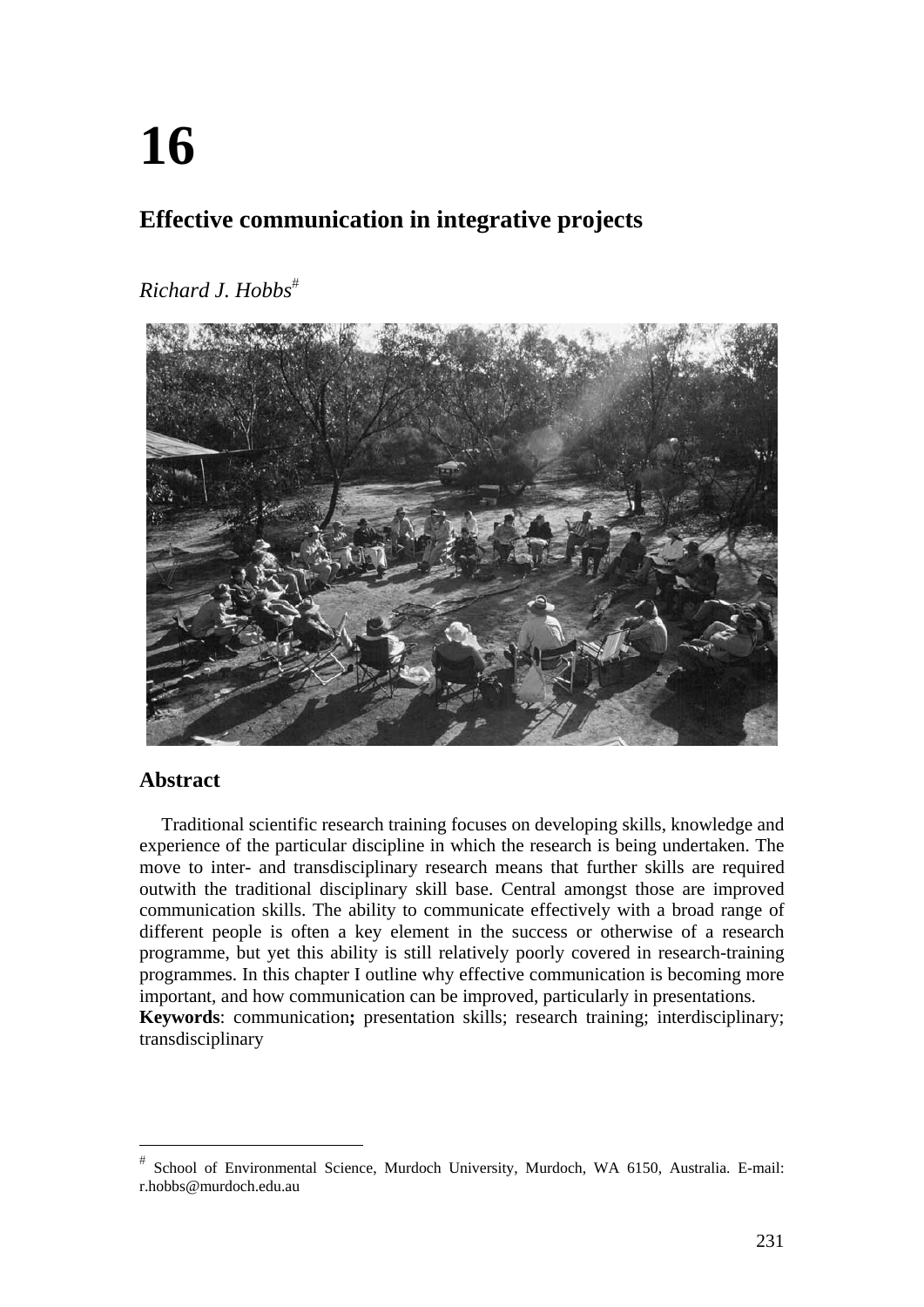## **Introduction**

*"The object of education lies not in communicating the values of the past, but in creating the values of the future" – John Dewey* 

We live in times of rapid change and uncertainty about the future. This change and uncertainty has many facets, including political, social and environmental, and affects everyone individually and collectively. In this chapter I explore the implications of this situation for scientists, and in particular, scientists who find themselves in interor transdisciplinary projects.

Scientists traditionally conduct science within the confines of a particular scientific discipline. The training a scientist receives equips him/her to investigate problems within the discipline effectively and rigorously. However, that training frequently does little to equip scientists to interact effectively with other scientists, or other parts of society, particularly managers, policy makers and the media. This set of interactions is becoming increasingly important as the need for closer links between science, management and policy is recognized, and as more projects become overtly inter- or transdisciplinary.

I argue that a radical shift in the behaviour of scientists is called for, which would see scientists more actively engaged in communication activities on a wide front. I first explore the reasons why scientists need to communicate and whom they need to communicate with. I then discuss the additions to the scientist's 'tool kit' that are required to make successful communication possible, and point out that, because there is so much information available via all sorts of media today, information provided by scientists is only one small component of the total – and hence that information needs to be presented in an effective way if it is to stand a chance of being taken in. Attracting and reaching an audience is thus a vital part of the process, and I outline relevant ideas concerning communication and learning methods.

#### **Why communicate? With whom?**

If one stops to look at the calls for scientists to communicate more, a common reason for advocating this is that scientists need to inform people more about what they are doing and why it is important. Why inform people, though? Communication should be not about simply informing people but more about motivating them to change their actions or beliefs or simply to better understand them and their points of view.

There are a variety of different targets for communication by scientists, which can be summarized as follows:

#### **Fellow scientists (same discipline)**

While many scientific endeavours involve individual research, there is still a need to communicate with other scientists in the same field. This takes the form of writing scientific papers and reports, attending and presenting papers at scientific meetings, and the like. While university training provides scientists with the fundamentals needed to perform adequately in their chosen fields, it frequently fails to provide much, if any, guidance in how to write and speak effectively.

Scientific writing aims to communicate research methods and results in an unambiguous and clear manner, and there are simple guidelines available for achieving this (Lertzman 1995; Lindsay 1995; Magnusson 1996; Matthews, Bowen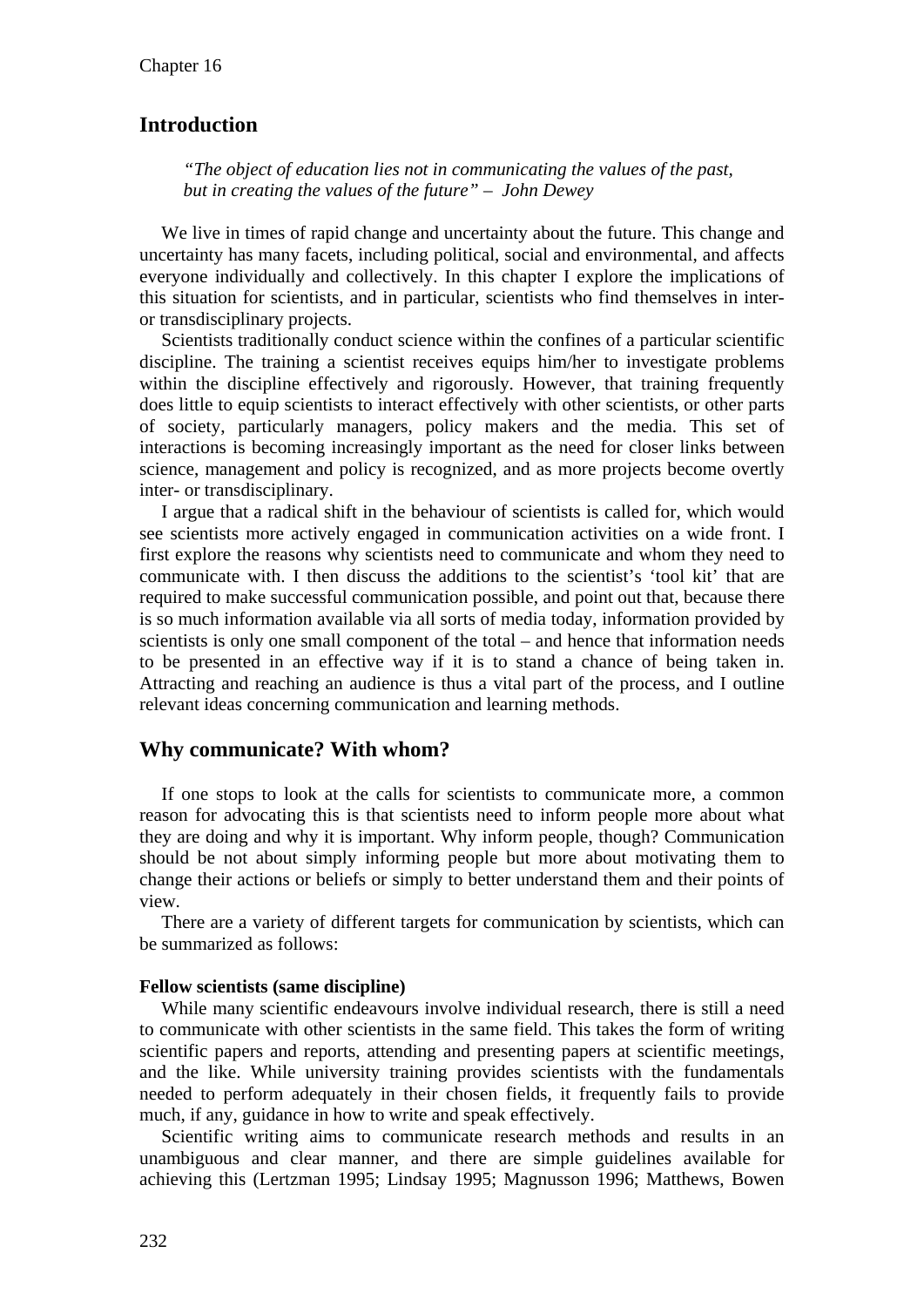and Matthews 1996). Unfortunately, many scientific authors and editors also appear to believe that something is adequately scientific only when it is also unremittingly boring. This need not be the case! While there is undoubtedly a need for clear writing and adherence to grammatical correctness, there is room for creativity and good prose. One needs only to observe the scientific writing styles prevalent earlier in this century to see how much we have removed the poetry and beauty from modern scientific writing. Essay writing is also a declining art, and yet well constructed essays are a powerful motivating and inspirational force.

Much the same can be said about scientific presentations at meetings. These need to be clear, well structured, well illustrated with uncluttered illustrations, and designed to fit within the allocated time slot. But they also need to be *interesting*. At the average scientific meeting there are usually dozens, if not hundreds, of presentations, often in concurrent sessions. Each presenter is therefore competing, first, for the audience's presence and attention, and second, for a place in their collective memory afterwards. Again, many scientists seem to consider that their subject matter is serious stuff, and that there is no room for humour, passion or originality in their presentation.

Certainly, not everyone can be an ace presenter, but there are clear guidelines on how presentations can be made as effective as possible. This is equally true of poster presentations. Given the enthusiasm with which most scientists approach their work, shouldn't this enthusiasm overflow into how they present it?

#### **Other scientists (different disciplines)**

Increasingly, the need for greater interactions between disciplines is being recognized, especially in relation to finding solutions to environmental problems. For instance, an ecologist will be expected to interact with many other scientists, including hydrologists, soil scientists, agronomists, geologists, atmospheric physicists, to name but a few. Beyond that, the need for closer interactions between the natural sciences and the social sciences is being recognized, and scientists may also have to communicate effectively with economists, planners, sociologists and others. Communication involves breaking down old disciplinary rivalries and barriers, achieving a common language, and recognizing the value of different approaches and the need to combine work to deal with the big issues confronting us today. This communication becomes particularly important where interdisciplinary teams come together to tackle particular problems. The success or failure of the team will in large part depend on how effective the communication between team members is.

#### **Students**

Many scientists are based in universities or other teaching institutions, where part of their duties involves teaching students. Here again, while most scientists have a sound training in their subject, they often do not have adequate training in teaching skills. University lecturers are often appointed on the basis of their research record or potential, and rarely on their teaching skills. How many dreadful lectures do you remember sitting through as a student? Such a situation is easily fixed by the adequate allocation of resources to training academic staff in elementary teaching techniques, as already happens at some institutions. More than simply learning new techniques, however, academic staff need to recognize the importance of educating students to think critically. This may be uncomfortable to some, since it entails providing the student with the skills to criticize the instructor. Nevertheless, it is an essential element in the development of science and societal change.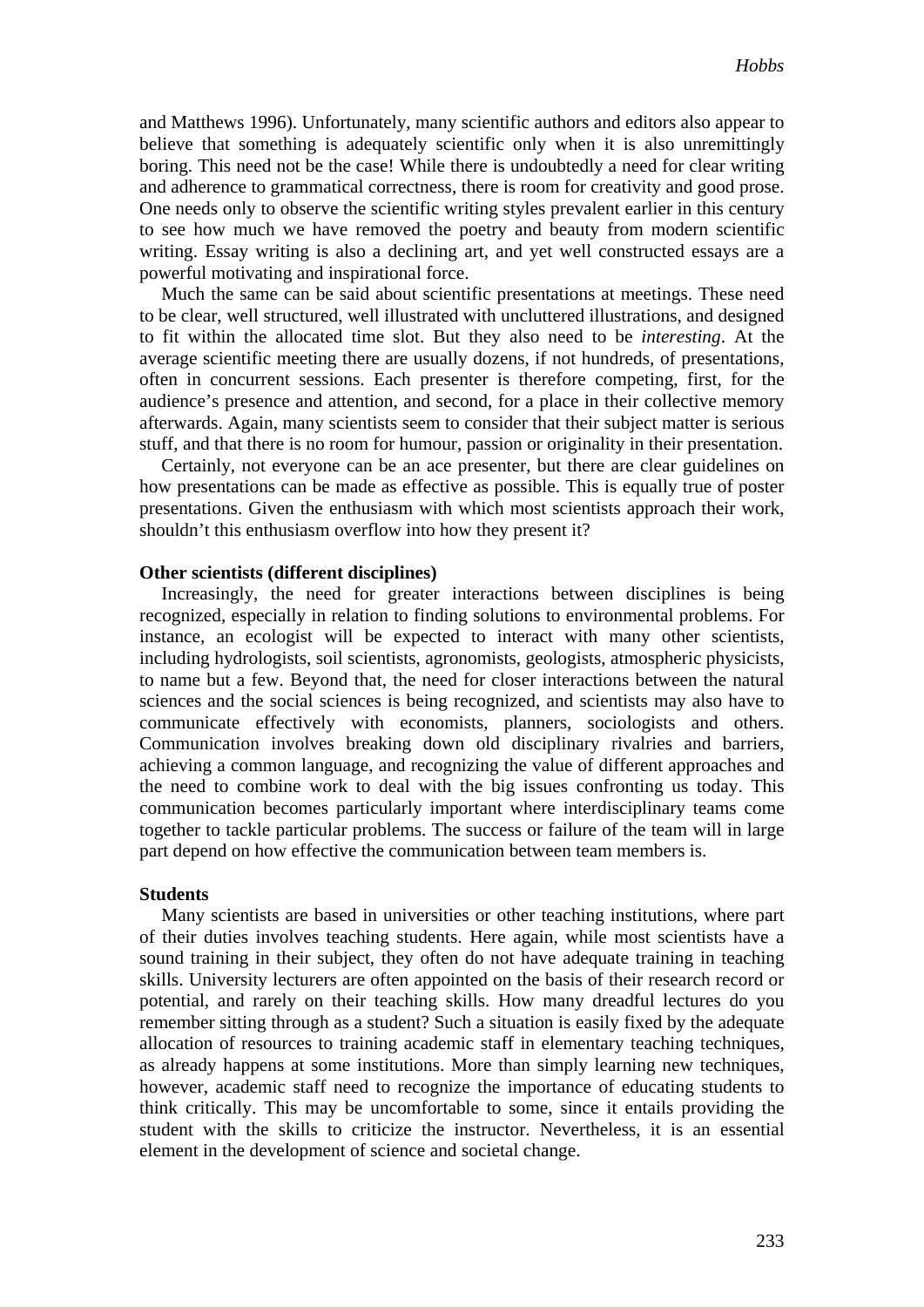Scientists also have to communicate with students undertaking research degrees. Good communication between supervisor and student is essential to the successful completion of any PhD or Master's degree, and failure can often be traced back to the breakdown in that communication. Adequate communication requires that the supervisor not only acts as an academic mentor, but is also able to communicate with the student as one human to another. Again, the development in the student of the ability to think critically is an essential element.

#### **Funding bodies**

The search for research funding is becoming an increasingly large and timeconsuming task, but few would view it as an exercise in communication. However, that is exactly what it is. The researcher is trying to convince the funding body, or the referees appointed by that body, that his/her idea for future research is worth funding. Here again, he/she is competing for the funder's attention and dollars with many others, and the merits of the proposed research will be more readily apparent if the proposal is well written and structured.

#### **Policy makers / managers**

If the scientist is content to 'do science' and not worry about whether it is used or applied, he/she may never need to talk to a manager or policy maker. However, the days when such ivory-tower behaviour was appropriate have gone, and it is becoming increasingly important that science flows through to management and policy. This demands meaningful interactions between scientists and 'user groups' or 'stakeholders'. These interactions are still apparently not as frequent as their importance would demand (Wilson and Barnes 1995). Cleaves (1994), discussing communication by forest scientists, suggests that "Society's changing values toward foresters and the billowing complexity of forestry issues have created the need for [a] new role – more visible, more exciting, and more dangerous than the traditional one. To play this part well, we will have to learn our lines, study the context, and develop new skills. The payoffs are great. And if we don't at least audition, the policy show will go on without us – and someone else, perhaps someone less qualified will get the part".

Increased interactions with policy makers and managers require the scientist to be able to communicate clearly and effectively without recourse to what Aldous Huxley has called "specialized meaninglessness", i.e. the jargon in which scientists often immerse themselves. It also requires that they are able to put their work and interests in the correct context and can indicate the relevance of it to those who wish to use it. Increasingly, too, managers need to be involved in the planning and implementation of the research, especially where this involves changes in land-use or management practices. The concept of adaptive management is relevant here. Communication with managers and planners during the planning of research projects can assist in assuring that the research is directed in ways that will be most useful, since managers can bring a useful perspective on what options are practically feasible and hence worth pursuing.

#### **The public**

We frequently hear calls for scientists to be more actively involved in communicating with the public, and engaging in public debate. Sir Michael Atiyah, a past-president of the Royal Society suggested that: "Scientists are too often thought of as a secretive élite, a sinister part of the establishment, part of 'them' not 'us'. The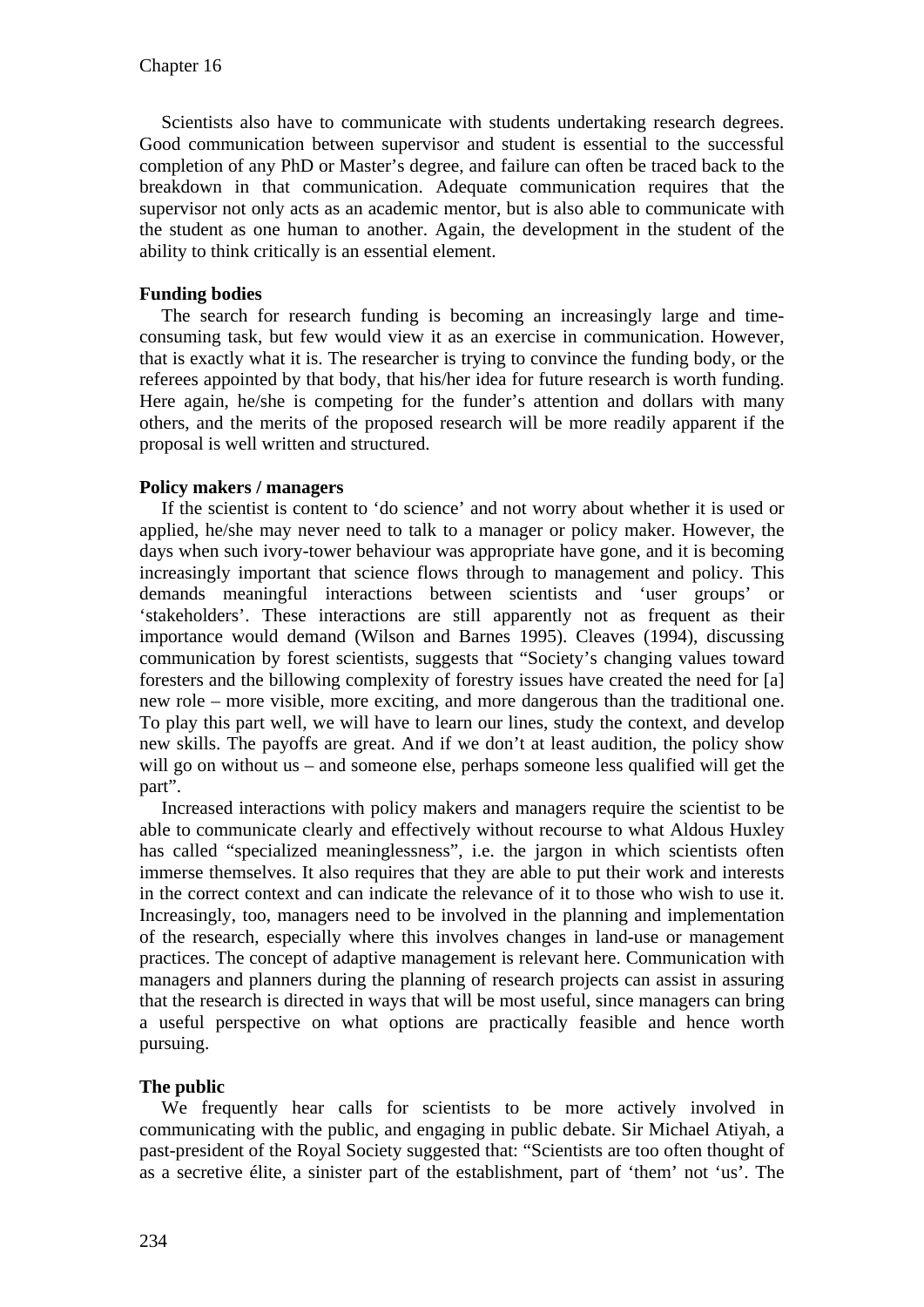only way to break down this suspicion and distrust is for scientists to speak out openly and freely". Current anti-science and anti-environmental trends can be in part explained by the failure of scientists to communicate effectively with the rest of the population.

Scientists potentially have a large role to play in public debate on many issues. However, the actual process of getting information to the public is often a bit of a mystery to many scientists. The main ways that it occurs are through scientists' contacts with interest groups, and via the media. All the same considerations apply as were discussed above in relation to communication with other groups. There are, of course, questions concerning scientists' willingness and/or ability to speak openly about contentious issues, and progress in this area will come only from a recognition by individuals and organizations that open debate is both desirable and necessary.

One set of members of the public who bear special attention are children. They represent the future, and it is our responsibility to ensure that we equip them as well as possible for that future. Communicating effectively with children is a difficult but very rewarding task, which not everyone has the knack or desire to try. Contact with children requires a clarification of ideas and concepts far beyond that usually required in scientific circles, and children have a knack of asking very piercing questions. Nevertheless, even if every scientist is not involved in direct contact with children, they could at least be involved in making information available to those who are.

#### **The ecologist's tool box**

The previous section illustrated that there are many reasons why the scientist should be involved in communication, and many different audiences to communicate with. The traditional tool box of an ecologist has therefore to be expanded to include a new set of skills involving communication (Figure 1). These skills thus need to be included in the training provided to ecologists, and scientists in general. Some scientists can pick them up 'on the run', but that is not a very efficient way of increasing the effectiveness of scientists in general.

There is currently an explosion in information supply due to advances in electronic media and communications, although the amount of that information which is consumed and applied is increasing at a much slower rate (Figure 2). This information covers all aspects of life including social, political, religious, cultural, sporting and many other issues. This means that the scientist has to compete effectively with an array of other 'information providers' to make the target audience listen and take notice. His/her communication activities must therefore aim to make the maximum impact possible. Part of the toolbox must therefore be effective communication methods. There is considerable information available on communication theories, learning styles and so on (see e.g. Knowles 1981; McQuail and Windahl 1993), which is directly relevant to this endeavour, but of which most scientists are totally unaware.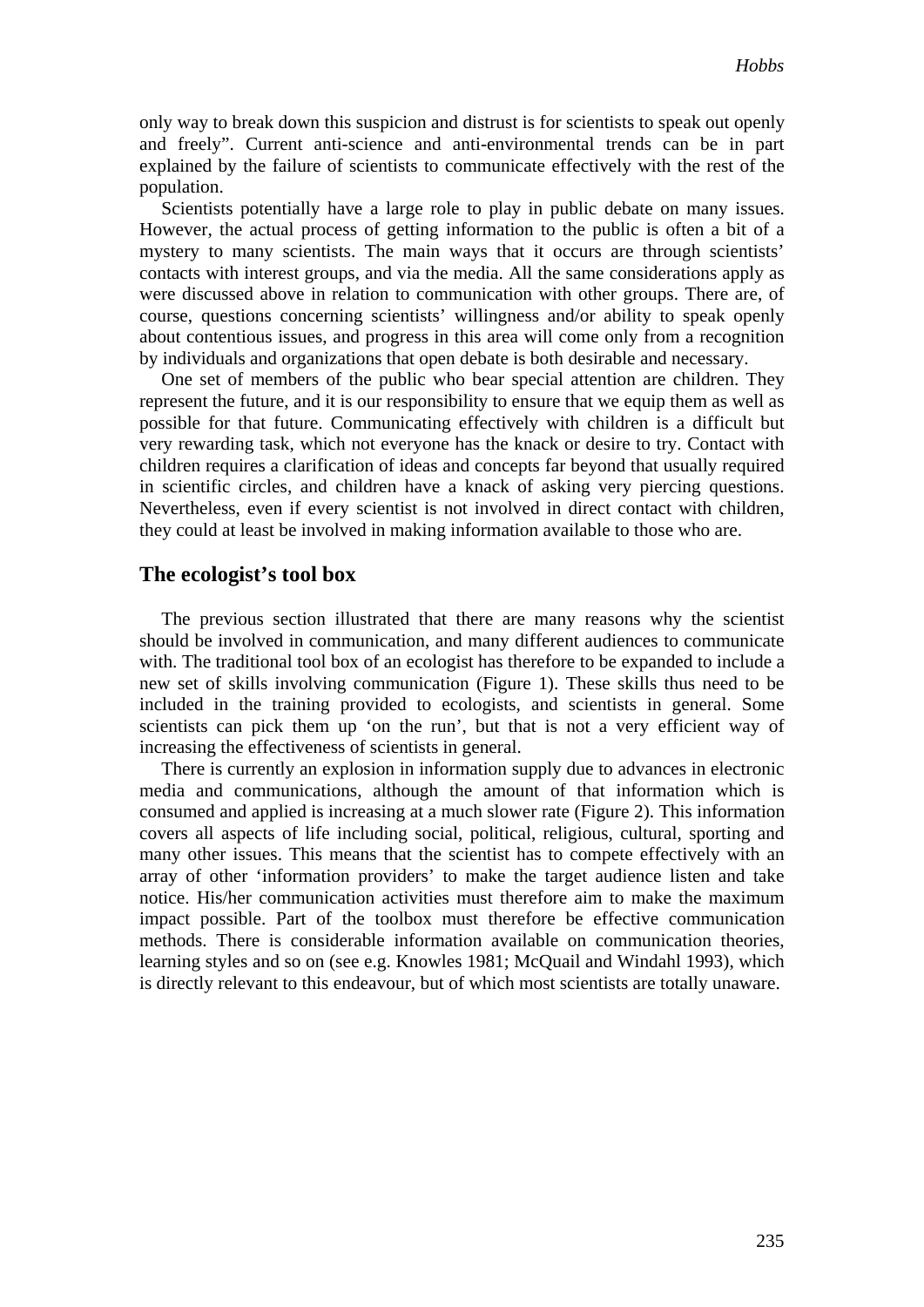

Figure 1. The traditional ecologist's tool box (a), and the additional components required in today's world (b) (Adapted from Kessler 1995)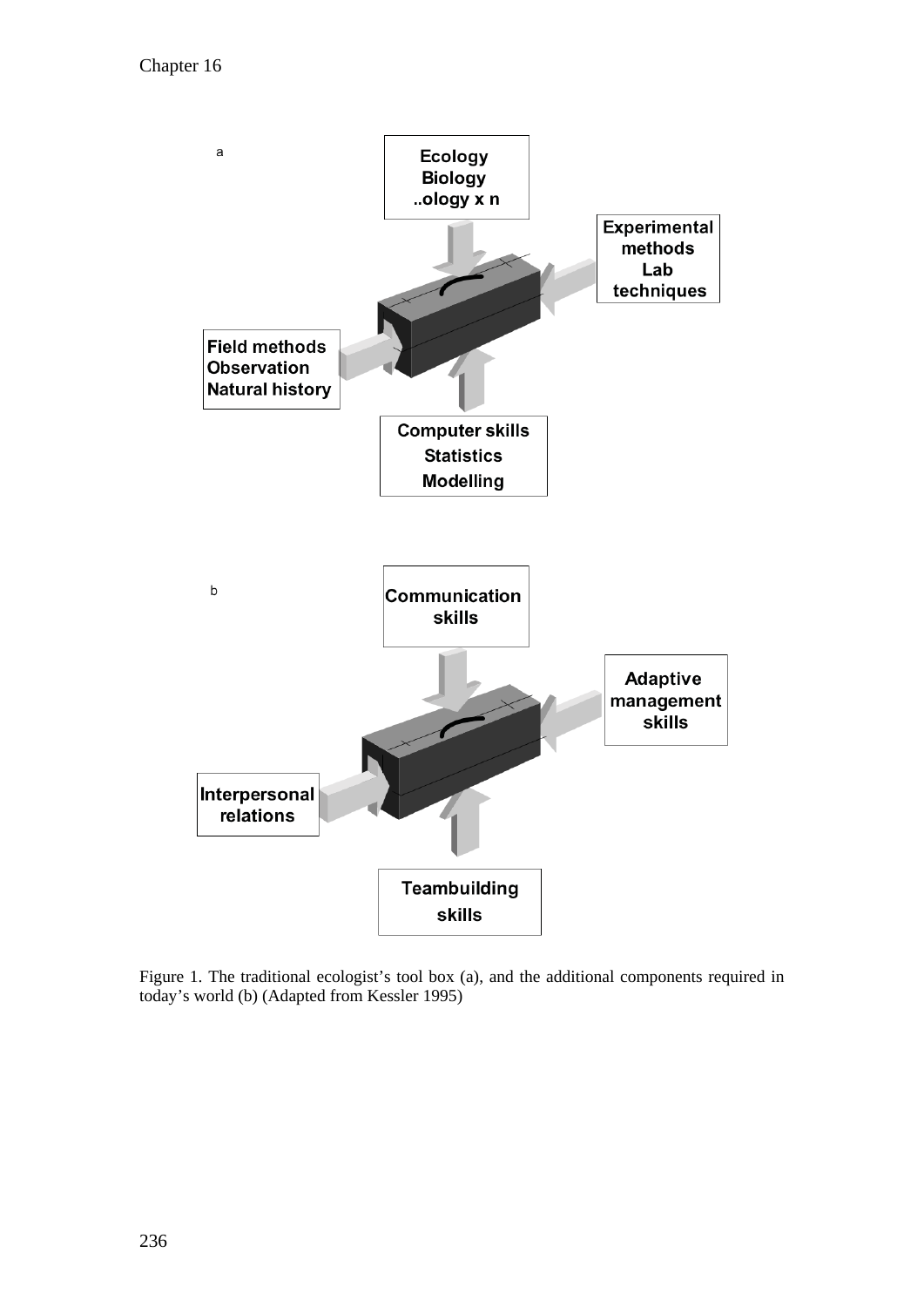

Figure 2. The amount of information supplied, consumed and used over the past 50 years (Redrawn from Van Cuilenburg 1987)

While this is not the place to go into detail, it is worth noting that several different styles of learning, or receiving and interpreting information, are recognized, and this can assist in developing communication methods which have the greatest chance of success. It is important to recognize that the people being communicated with come complete with a package of beliefs, values, cultures and levels of education. These may directly conflict with those of the communicator, or there may be conflicts between different members of the audience. It is always a mistake to believe that the people you are trying to communicate with think and feel the same way you do about particular issues or about life in general. Some recognition and acceptance of differences in opinion and viewpoint makes a much better base for successful communication. In addition to this, scientists face the problem that different people will interpret the same message in different ways, especially when the message is simplified or presented in non-technical language. Thus the message needs to be presented in a way which will change the way the audience thinks, without antagonizing them in the process.

In addition, different people respond to different stimuli. For instance, some people respond more to visual than to auditory information. Others take in numeric or quantitative data much more easily than qualitative information, and vice versa. Some need concrete data and examples, while others gain more from conceptual information. People respond to humour, gravity and passion in a variety of ways, depending on the situation. Further, some people like passive learning, while others need more active learning experiences. All of these considerations can be used to construct effective communication packages. These can be tailored to the type of audience, or they can be generalized to try to hit as many targets as possible. Frequently it is not the message itself, but how it is packaged, that makes the difference. Passion and enthusiasm are often the magic ingredients which will inspire response and achieve results – whether this is expanding a student's mind, influencing a policy maker or enlisting public support for a particular issue.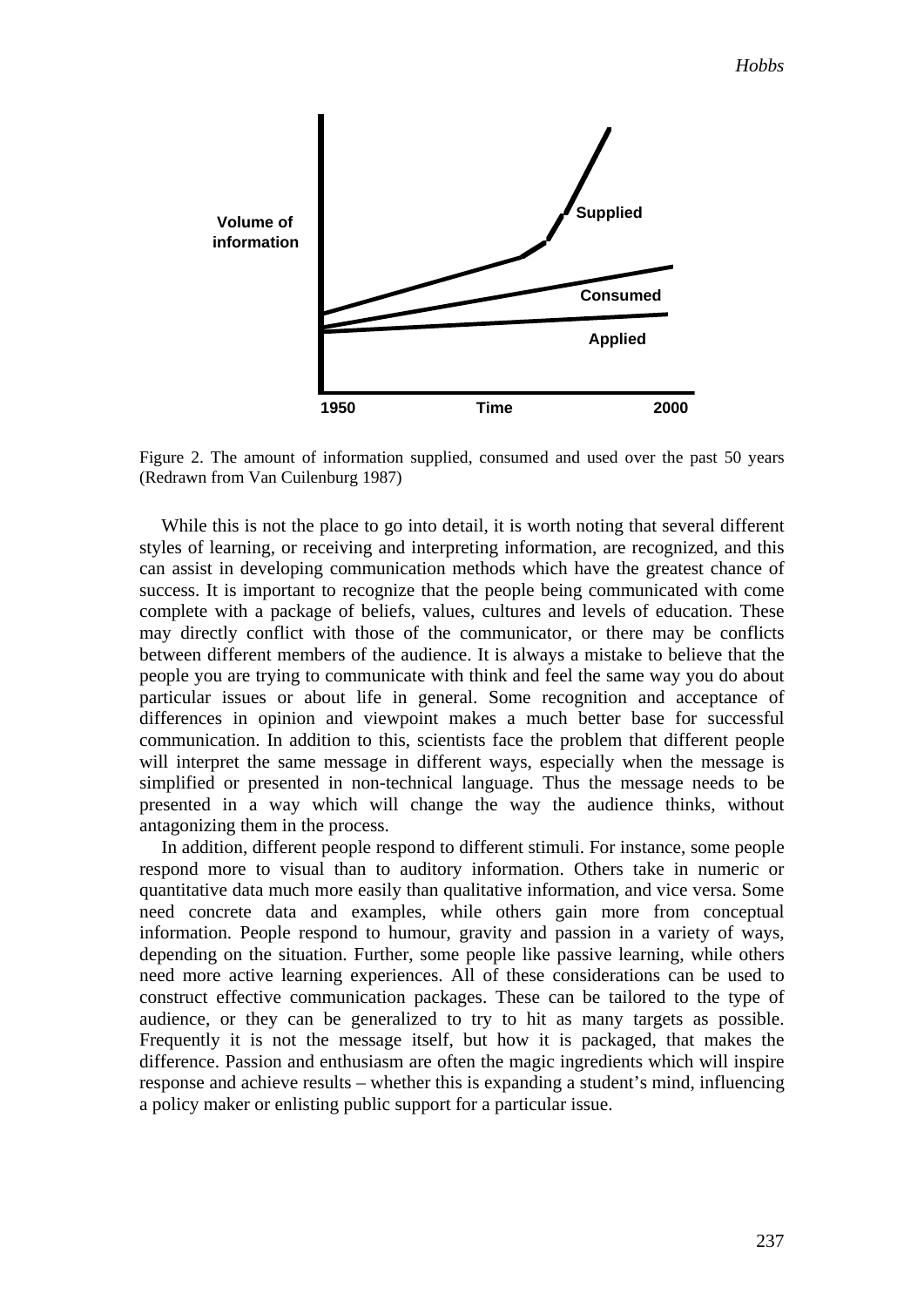## **Successful communication**

The important ingredients needed for the successful communication of issues in a forestry context were summarized by Cleaves (1993). I suggest that they have broader applicability to anyone interested in natural resources, and provide a useful framework for effective communication. I provide an abbreviated list of Cleaves' main points below. While these deal primarily with speaking to groups, the principles are more generally applicable to any form of communication.

- 1. Understand the issues i.e. know what you're talking about so that you don't come over as a half-wit. Know your facts, make sure your data are correct, and be prepared for questions from the left field.
- 2. Realize how opinions are shaped the points discussed earlier. Know how to influence people's opinions and perceptions.
- 3. Know your listeners figure out what sort of audience you'll be dealing with and tailor your communication efforts accordingly.
- 4. Be specific generalities are rife in science, but are not much use in real-life situations.
- 5. Have a clear purpose and strategy know what you want to communicate and why.
- 6. Be calm adequate preparation is always a prerequisite.
- 7. Don't blame apportioning blame immediately puts a proportion of your audience off side. If blame is appropriate, let others figure it out for themselves.
- 8. Focus on the facts, but identify opinions and values scientists are supposed to deal in facts, but it is important to give informed opinions too. It is also important to admit when you don't know the answer to something. Don't provide spurious certainty where uncertainty is appropriate.
- 9. Raise questions 'experts' know better than anyone exactly how much we don't know. Point out unknowns and indicate where more research is appropriate (without sounding like an appeal for research funds).
- 10. Be brief waffle and obfuscation lead to bored and disinterested audiences. In particular, don't exceed your allotted time – it annoys everyone and indicates an arrogant disregard for other people. Also, allow time for questions.
- 11. Practice the only way to become good at anything is to practice. The more you do, the better you become.
- 12. Follow up part of effective communication is persistence. Where appropriate, show your audience you're interested and concerned by continued contact.
- 13. Keep at it things rarely change overnight. In fact, it often takes concerted effort over months or years to achieve anything.

## **Conclusion**

Not all scientists agree that there is a need for enhanced communication between scientists and other parts of society. Communication has traditionally not been a skill in which scientists received much training or for which they received much reward. Indeed, effective communication requires skills that can be learned, but beyond that also demands enthusiasm and persistence. Communication of complex ideas and issues is often difficult and potentially fraught with problems, and is still seen by many as a risky business. Most scientists already have their plates full and are juggling numerous tasks and activities, so that communication seems simply to add more to an already full schedule.